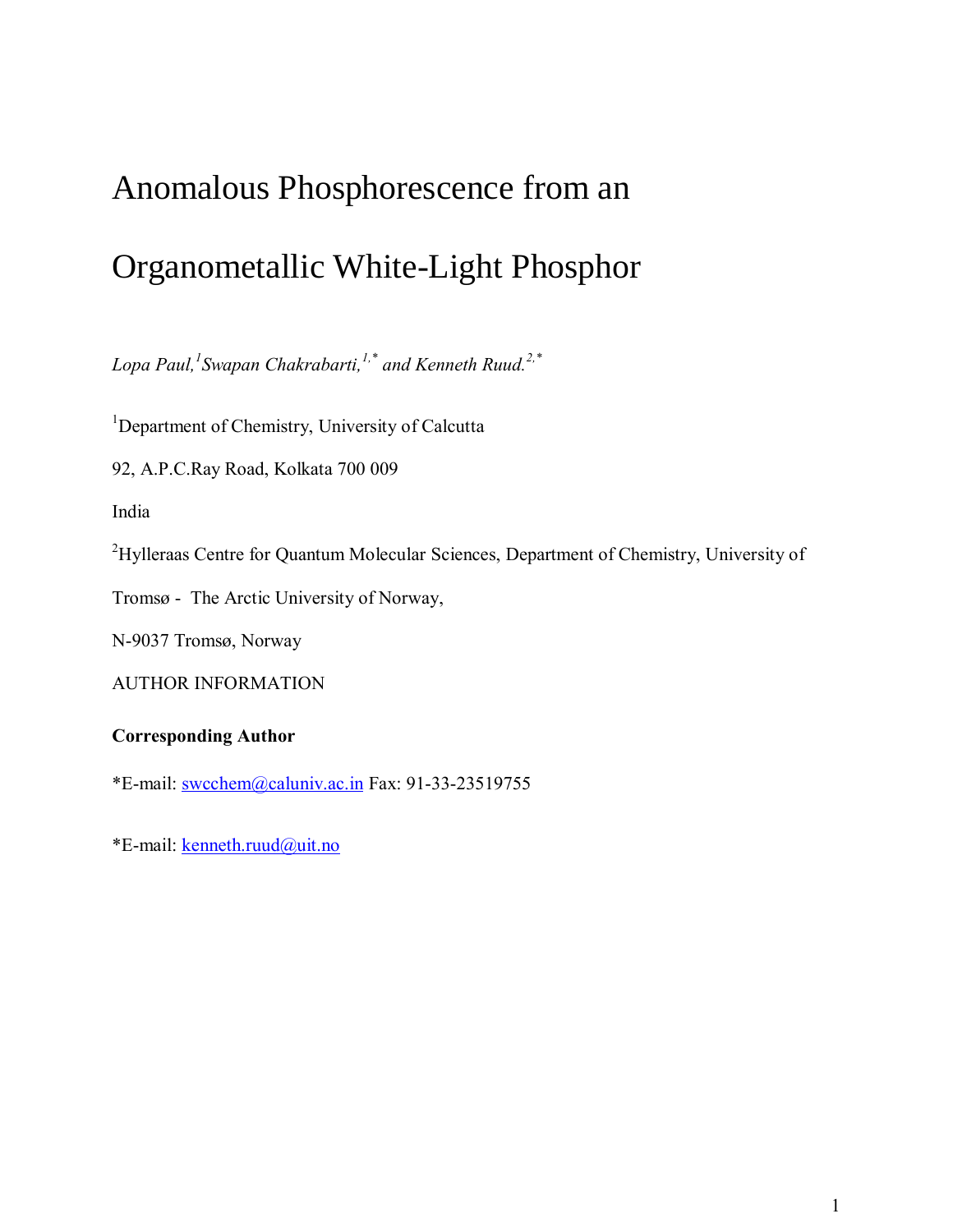**ABSTRACT:** We report theoretical results on the possible violation of Kasha's rule in the phosphorescence process of (acetylacetonato)bis(1-methyl-2-phenylimidazole)iridium(III), and show that the anomalous emission from both the  $T_1$  and  $T_2$  states is key to its white-light phosphorescence. This analysis is supported by the calculated Boltzmann-averaged phosphorescence lifetime of 2.21 μs, estimated including both radiative and nonradiative processes and in excellent agreement with the experimentally reported value of  $1.96 \pm 0.1$  μs. The T<sub>2</sub> state is found to be of metal-to-ligand charge transfer character ( $d\pi \rightarrow n\pi$ ) and the d orbital contribution comes from  $5d_z^2$  and  $5d_x^2(y^2)$ , whereas the S<sub>1</sub> and T<sub>1</sub> states both have  $d\pi$ -p $\pi$  character with significant  $5d_{xz}$  orbital contribution, allowing for efficient intersystem crossing from the  $S_1$ to the  $T_2$  state, and in turn phosphorescence from the  $T_2$  state. Our results open new opportunities for tailoring the phosphorescence wavelength and thus the design of molecules with improved photovoltaic properties.

### **TOC GRAPHICS**

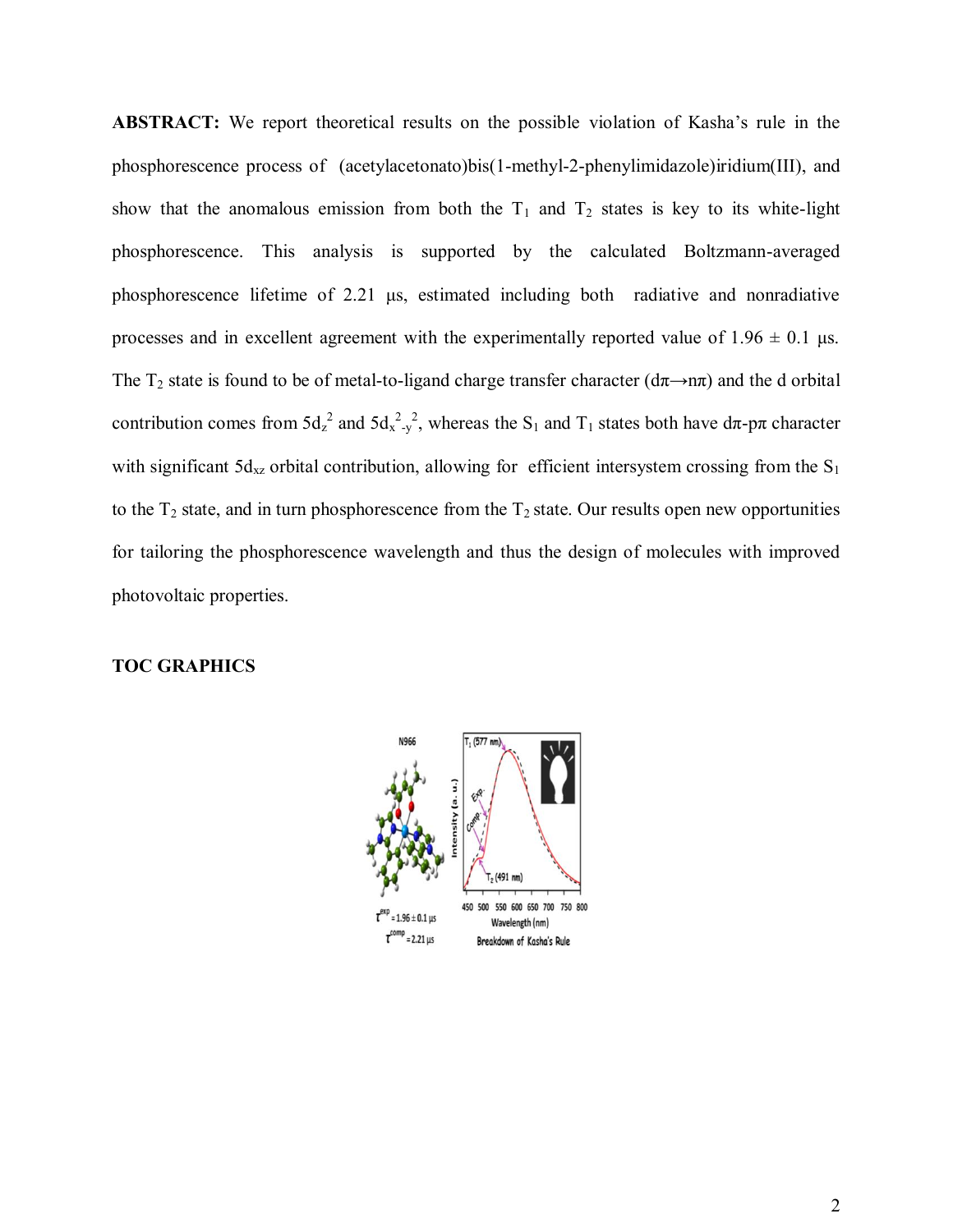According to Kasha's rule, fluorescence and phosphorescence will in general be observed from the  $S_1$  and  $T_1$  states, respectively. However, Beer and Longuet-Higgins observed the first breakdown of Kasha's rule in 1955 while investigating the fluorescence spectrum of an aromatic molecule, azulene.<sup>1</sup> At present, molecules showing such unusual fluorescence from higher excited singlet states are not uncommon.<sup>2-6</sup> In contrast, phosphorescence analogs showing emission from higher triplet states are very rare. Historically, the breakdown of Kasha's rule in phosphorescence was first observed in p-benzoquinone by Itoh *et al*. 7-11 Since then, this phenomenon has only been observed in a fullerene  $(C_{70})^{7,12}$  and eight other pure organic molecules.<sup>7</sup> Finding inorganic materials or organometallic complexes that display anomalous phosphorescence is made difficult by the often strong spin-orbit coupling between the  $S_0$  and  $T_1$ states and the often small energy gap between the  $T_1$  and  $T_2$  states, both effects that will favor normal phosphorescence from the  $T_1$  state.

Experimentally, it has been observed that a white light phosphorescent organometallic complex, (acetylacetonato)bis(1-methyl-2-phenylimidazole)iridium(III) popularly known as N966, had a broad emission spectrum in  $CH_2Cl_2$  solution at 298K, covering the spectral range from 440 to 800 nm.<sup>13</sup> Careful examination of this solution-phase emission spectrum also reveals the existence of a shoulder at 475 nm which is even more conspicuous in the electrophosphorescence spectrum and low temperature (77 K) emission spectrum of this material, indicating a possible violation of Kasha's rule in this organometallic complex. This unusual spectral feature of N966 led us to study its phosphorescence spectrum using first-principles calculations. To explain the photophysical origin of this anomalous phosphorescence spectrum, we have performed time-dependent density functional theory based response theory (TDDFT- $RT$ <sup>14-17</sup> calculations and evaluated both the Franck-Condon and Herzberg-Teller contributions to

3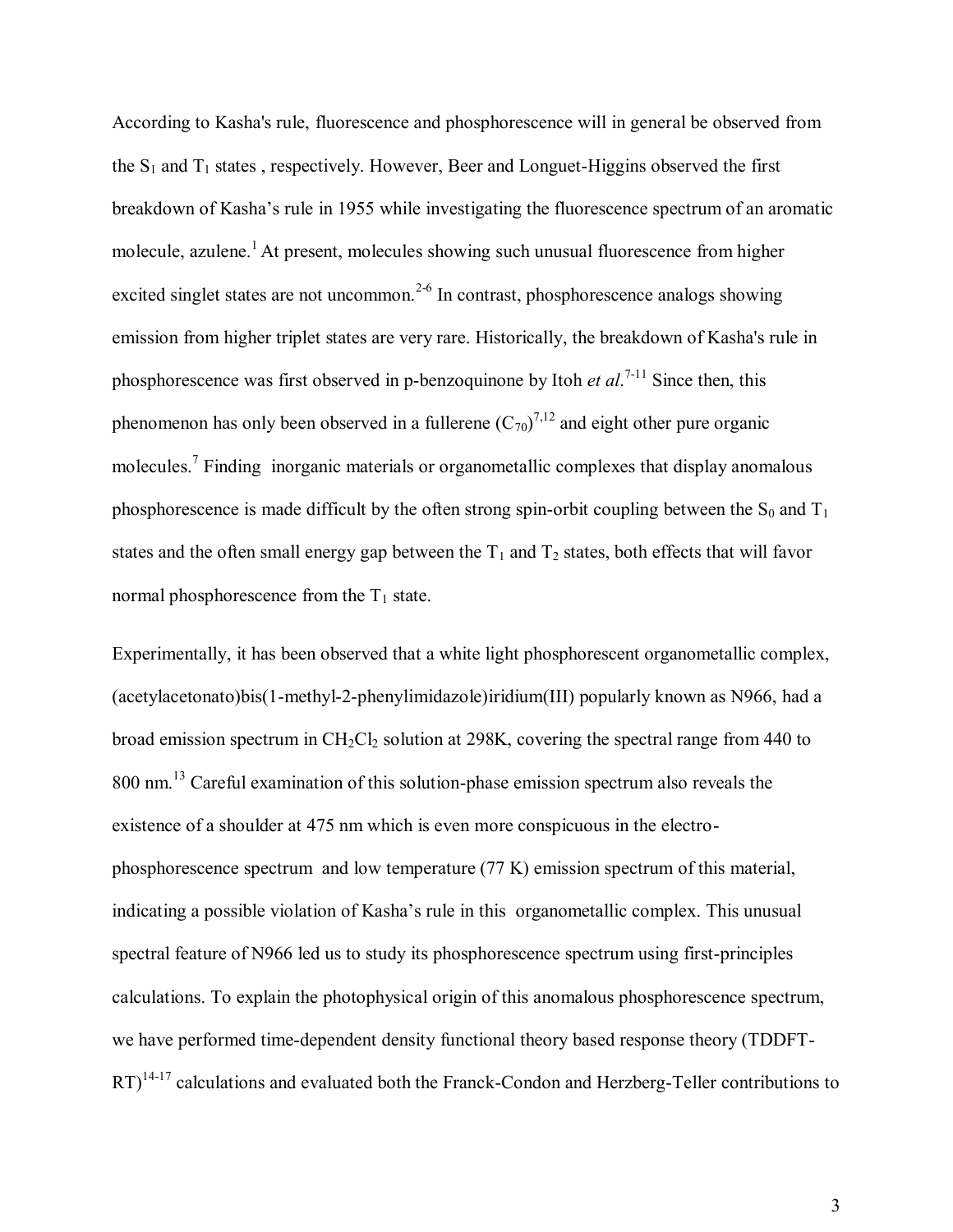the radiative lifetime. The explicit quantitative evaluations of the nonradiative and intersystem crossing rates have also been carried out involving both the  $T_1$  and  $T_2$  states, contributing to the understanding of the mechanism of unusual phosphorescence from this organometallic complex.

The structure of the N966 complex is shown in Figure 1. The ground-state  $(S_0)$  and the lowest excited triplet state  $(T_1)$  of N966 were optimized using density functional theory with the latter state having been optimized from the  $S_0$  geometry applying an unrestricted approach. The lowest excited singlet state  $(S_1)$  and the second lowest triplet state  $(T_2)$  structures were optimized from the electron density of the  $S_0$  state using excited-state gradients obtained using TD-DFT.<sup>18</sup> All optimizations were carried at the B3LYP/cc-pVDZ level of theory, using for iridium the LANL2DZ basis set and its corresponding pseudopotential to incorporate scalar-relativistic effects on the core electrons of iridium. Harmonic vibrational frequencies were calculated at the optimized geometries to verify that the structures correspond to energy minima. The minimumenergy structure of  $S_0$  has  $C_2$  symmetry, the symmetry axis bisecting the acetylacetonato (acac) group. The  $C_2$  symmetry is retained for the optimized structures of the  $S_1$  and  $T_2$  states, whereas all symmetry is lost in the  $T_1$  excited state. The bond lengths between the central atom and all atoms directly linked to it for the different states are collected in the Supporting Information, Table S1. The absorption calculations have been performed at the optimized structure of the electronic ground state and the details of these calculations are presented in the Supporting Information. All calculations were performed with the Gaussian 09 program.<sup>19</sup>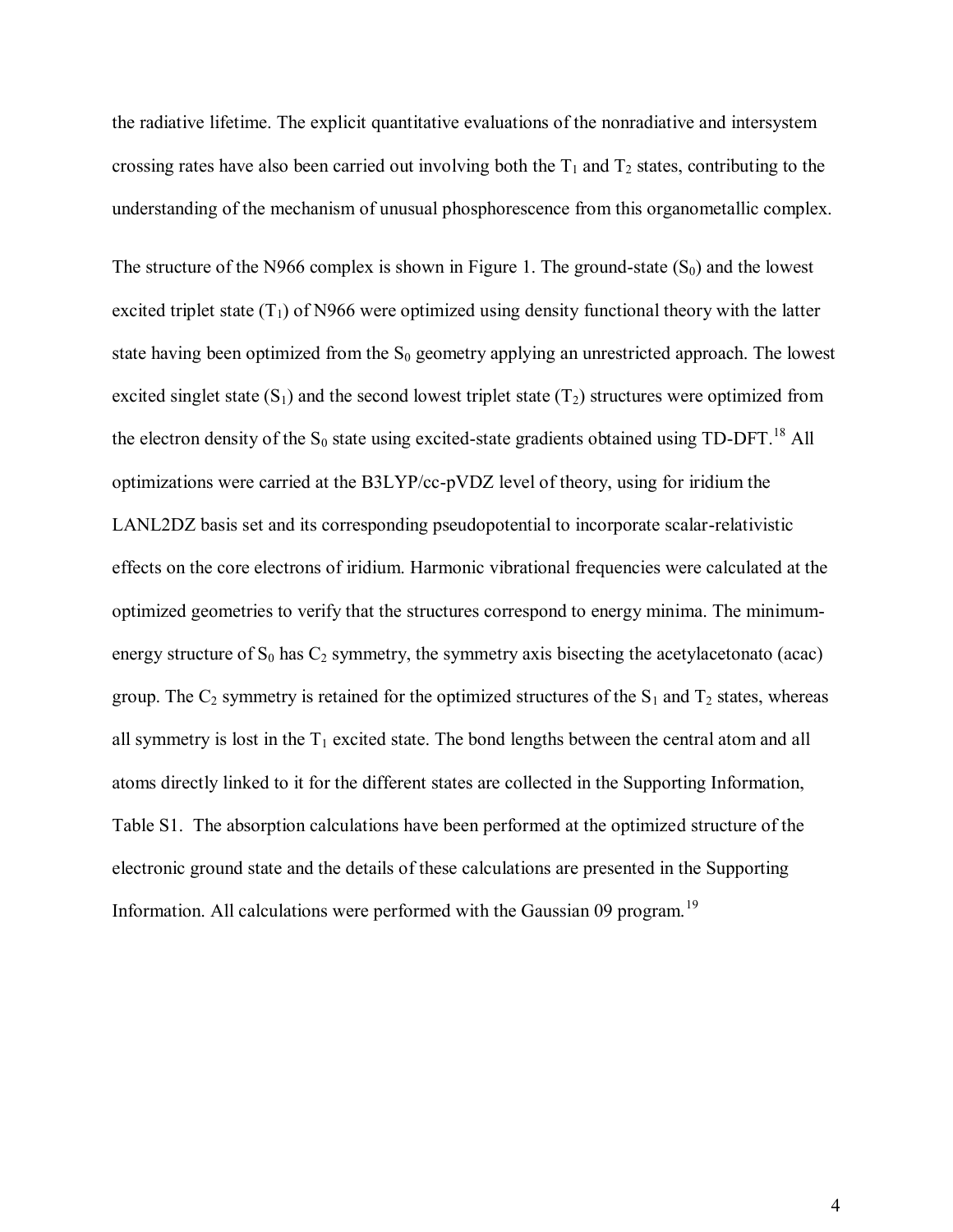

**Figure 1.**Optimized, ground-state structure of (acetylacetonato)bis(1-methyl-2 phenylimidazole)iridium(III)  $[(C_{25}H_{25}IrN_4O_2)]$ . Different colors represent different atoms - red for oxygen, green for carbon, deep blue for nitrogen, light blue for iridium and grey for hydrogen.

The experimental findings suggest that the phosphorescence spectrum of N966 covers the entire visible region (440-800 nm), with the maximum at 570 nm. From TDDFT-RT calculations, we find the  $T_1$  emission to occur at 577 nm, in excellent agreement with the experimental results. It is to be noted that the TDDFT-RT calculation is based on the electronic states only, and as a result, this theory alone cannot shed light on the origin of this extremely broad band. Bolink *et*   $al.^{13}$  did not address this issue, though they suggested that vibronic coupling<sup>20,21</sup> between the T<sub>1</sub> and  $S_0$  states could be a possible reason behind the large spectral broadening. To verify the role of vibronic coupling, we have calculated the FC overlap integral involving all the normal modes of the molecule. The detailed computational procedure is given in the method section. The FC vibronic spectrum with the vibrational progression of the  $T_1$  state is presented in Figure 2a and the figure illustrates that vibronic effects in the  $T_1$  state make a significant contribution to the broadening of the spectrum in the green and red region. However, the vibronic emission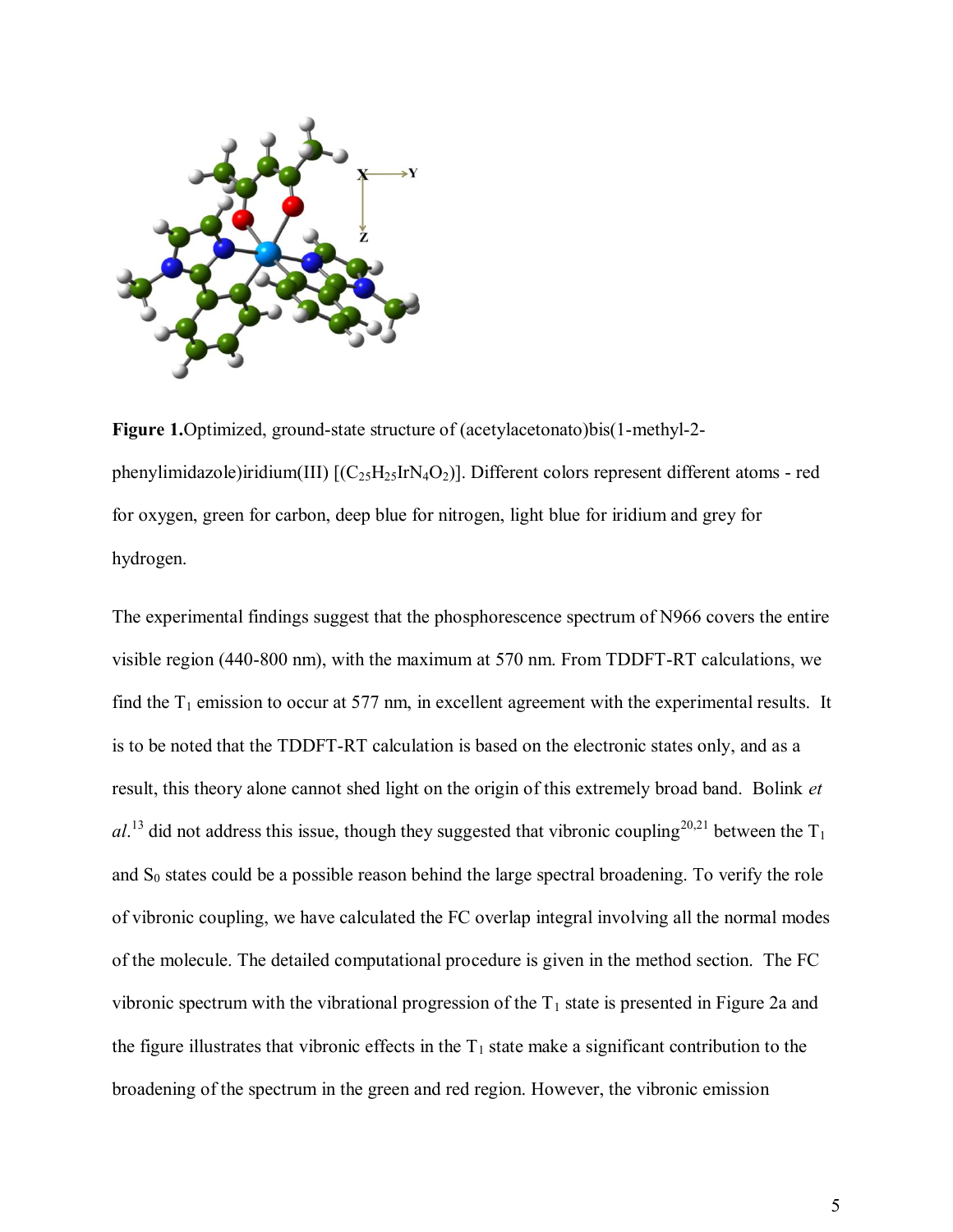spectrum of  $T_1$  is unable to provide any satisfactory explanation for the existence of a shoulder in the lower wavelength region (475 nm). Being blue-shifted by 3523  $cm^{-1}$  from the major peak at 577 nm, the shoulder could neither be a vibrationally resolved component as this always occurs with a bathochromic shift, nor be the contribution of a triplet sublevel because the calculated zero field splitting is only -46  $cm^{-1}$  (a negative ZFS parameter indicates prolate electron distribution, i.e. an elongation in one direction). It has previously been observed that the presence of molecular oxygen in the triplet state interferes with the emission spectrum as noise.<sup>7</sup> However, the chance of this shoulder being the result of such solvent-trapped molecular oxygen is very unlikely because molecular oxygen shows emission at different wavelengths: the phosphorescence occurs at 1270 nm whereas the fluorescence is observed within the wavelength range of 195-260 nm. Moreover, the intensity of this shoulder is visibly much larger in the N966-based solid state diode (where no oxygen is present) and in the emission spectrum recorded at 77 K as well. This compelled us to consider the possible involvement of a higher excited triplet state in the overall phosphorescence of N966. Indeed, the TDDFT-RT computed phosphorescence wavelength of  $T_2$ , 491 nm, is just 16 nm red-shifted from the position of the shoulder of the experimentally recorded phosphorescence spectra (Figure 2b). Figure 2b also shows that the vibronic contribution of  $T_2$  is very small compared to that of the  $T_1$  state. The complete phosphorescence spectrum simulated with full width half-maximum (FWHM) = 2000  $\text{cm}^{-1}$  (0.24 eV) together with the experimental spectrum is presented in Figure 2c, which shows a nice agreement, indicating that the  $T_2$  contribution to the phosphorescence cannot be ruled out.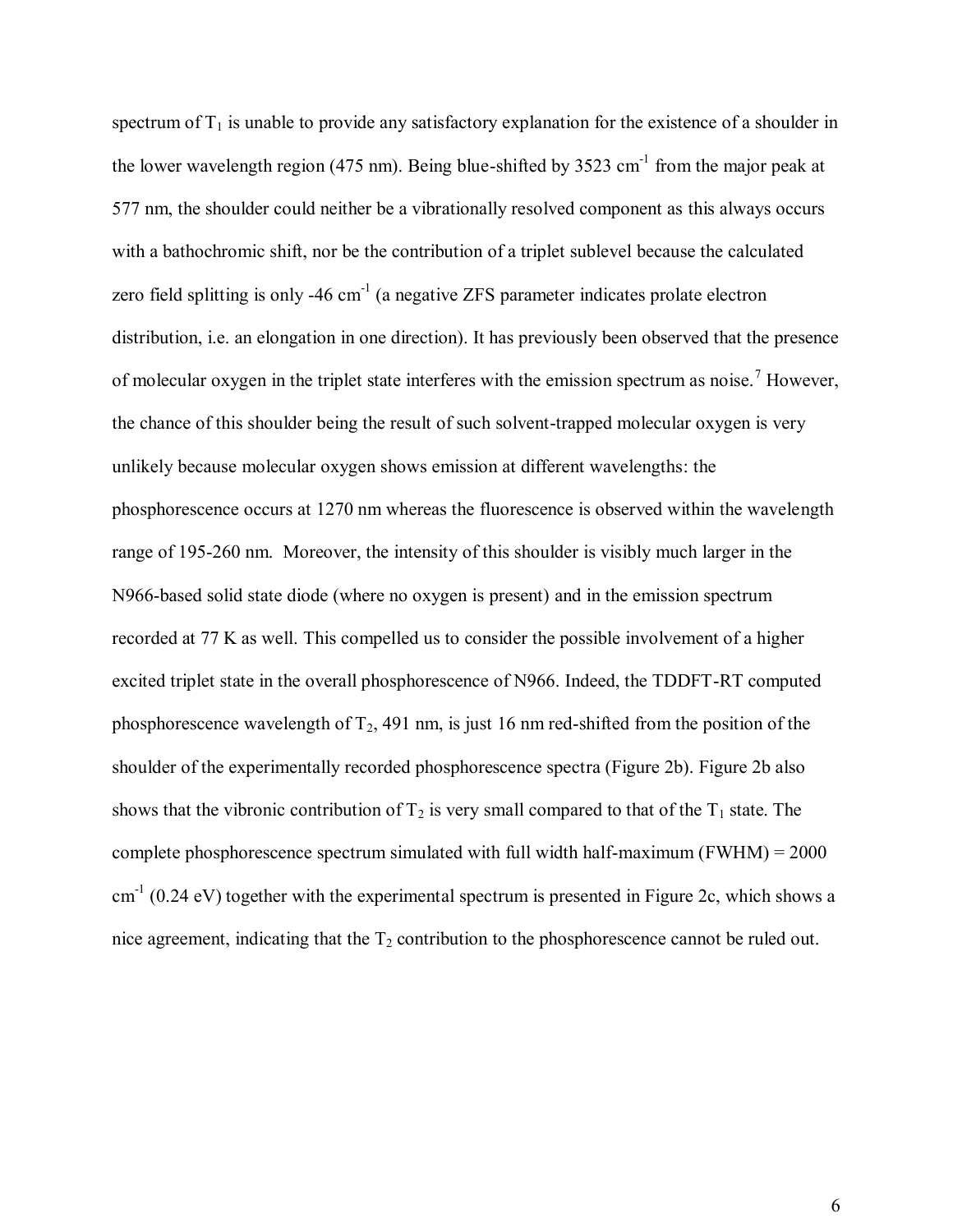

**Figure 2.** (a)Vibrationally resolved simulated spectrum with  $FWHM = 2000 \text{ cm}^{-1}$  (brown),  $FWHM = 100 \text{ cm}^{-1}$  (blue) and stick-spectrum (red) of the  $T_1$  state indicating the five most active vibrational modes other than the 0–0 transition together with the experimental photophosphorescence spectrum (dashed line). (b)Vibrationally resolved simulated spectrum with FWHM = 2000 cm<sup>-1</sup>(brown), FWHM = 100 cm<sup>-1</sup> (blue) and stick-spectrum (red) of the T<sub>2</sub> state showing the 0–0 vibrational mode. (c) Experimental photophosphorescence (dashed line), electrophosphorescence (dotted line) and simulated total phosphorescence [with FWHM = 2000  $cm^{-1}$ (red line)] spectra of N966. The electrophosphorescence spectrum shows a prominent shoulder in the higher-energy region  $($   $\sim$  485 nm), while experimental photophosphorescence showed the shoulder at 476 nm, and both spectra show a broad peak at 570 nm.

Phosphorescence from a higher triplet state  $(T_2)$  has been observed in some aromatic molecules and has been attributed to the thermal activation from  $T_1$  due to the small energy gap between the two triplet states ( $\sim$  200 – 450 cm<sup>-1</sup>).<sup>7</sup> However, in the present case, the energy gap between T<sub>1</sub> and  $T_2$  is considerably higher (3029 cm<sup>-1</sup>) and at room temperature the Boltzmann population ratio is approximately 4.9  $x10^{-7}$ , indicating that population of the T<sub>2</sub> state by thermal activation from  $T_1$  cannot alone give efficient phosphorescence from  $T_2$ , rather the population of the  $T_2$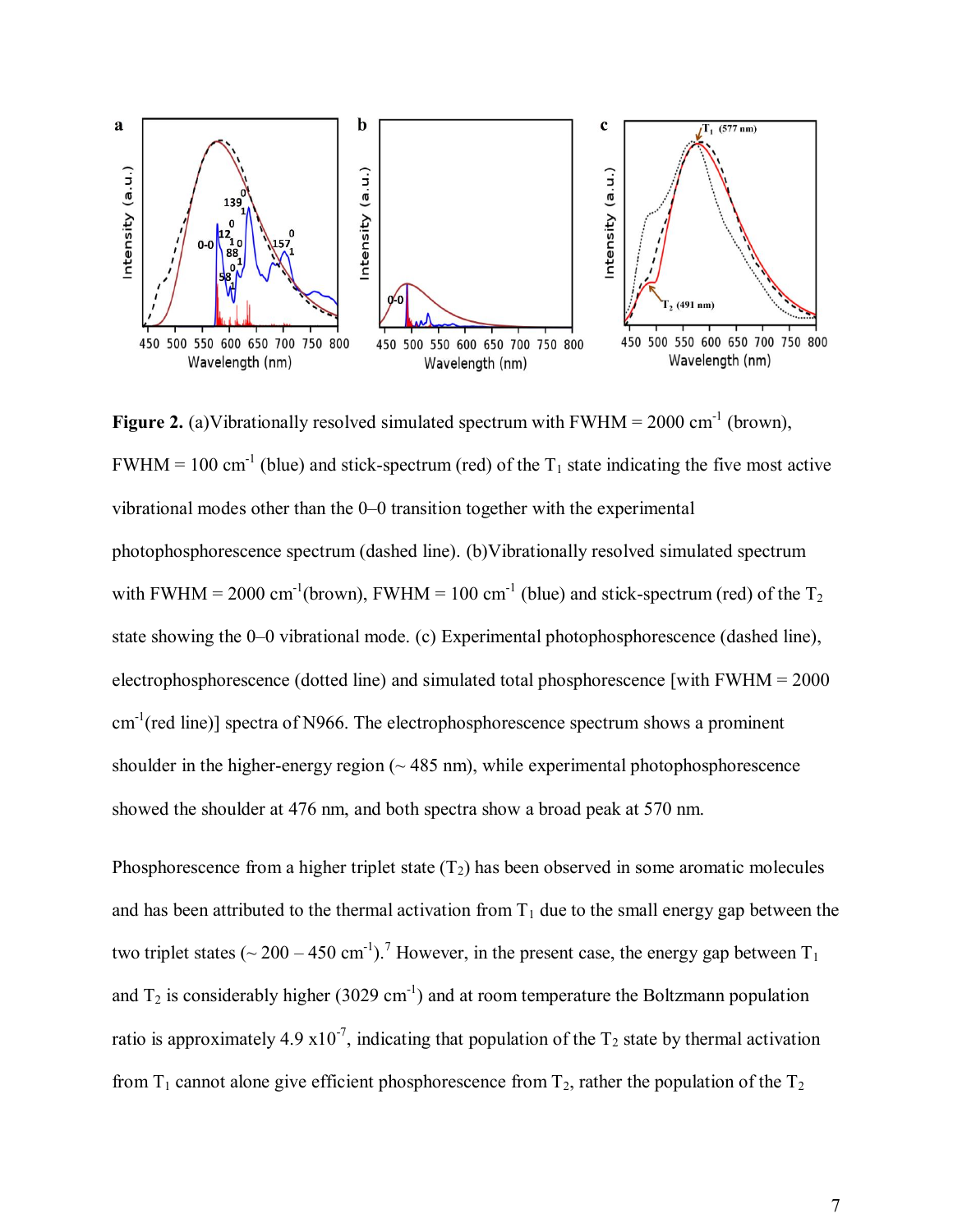state is due to non-radiative processes. We nevertheless assume that two triplet states are in thermal equilibrium, as previously observed in 9,10-Phenanthrenequinone.<sup>22</sup>

After excitation, the most crucial step towards the commencement of phosphorescence is the intersystem crossing (ISC) and, depending on the energy gap and the strength of the spin-orbit interaction,<sup>23-25</sup> ISC could take place between  $S_1-T_1$  or even with higher triplet states. In the present case, the calculated  $\Delta E_{S_1-T_1}$  and  $\Delta E_{S_1-T_2}$  are 0.7 eV are 0.3 eV, respectively, and the spinorbit interaction between the S<sub>1</sub>-T<sub>2</sub> (513 cm<sup>-1</sup>) is significantly larger than S<sub>1</sub>-T<sub>1</sub> (93 cm<sup>-1</sup>), indicating that both factors will favor efficient ISC from  $S_1$  to  $T_2$ . It is well known that ISC is a complex process that involves dynamic reorganization of one state to the other, where molecular vibrations and vibrational density of states could alter the ISC rate constant  $(k_{\text{ISC}})$  considerably. To evaluate  $k_{\text{ISC}}$ , we use Marcus-Levich-Jortner theory<sup>26</sup> derived in the framework of Fermi's golden rule, and the rate constant is then expressed as $^{27,28}$ 

$$
k_{\rm{ISC}} = \frac{2\pi}{\hbar} \left\langle \mathbf{T}_{\rm{n}} \right| H \, \text{soc} \left| \mathbf{S}_{\rm{1}} \right\rangle^{2} \times \text{FCWD} \tag{1}
$$

where the first term is the square of the spin-orbit coupling (SOC) matrix element and the second term gives the Franck–Condon-weighted density of states (FCWD). The details of this expression are given in the Supplementary Information. The  $k_{\text{ISC}}$  achieved for  $S_1 - T_1$  and  $S_1 - T_2$ are  $3.95 \times 10^{11}$  s<sup>-1</sup> and  $5.29 \times 10^{11}$  s<sup>-1</sup>, respectively, where the latter is 1.3 times higher than the former and the results suggests that  $T_2$  is gaining more population from  $S_1$  than the  $T_1$  state. It is worth noting that albeit the square of the SOC value for  $S_1 \rightarrow T_2$  is almost 30 times greater than that of  $S_1 \rightarrow T_1$ , the calculated  $k_{\text{ISC}}$  of the former is only 1.3 times higher than the latter due to the FCWD. The FCWD depends on the dimensionless electron-phonon coupling strength (the Huang-Rhys factor  $(S)^{29}$ ) over all the normal modes and various energy parameters,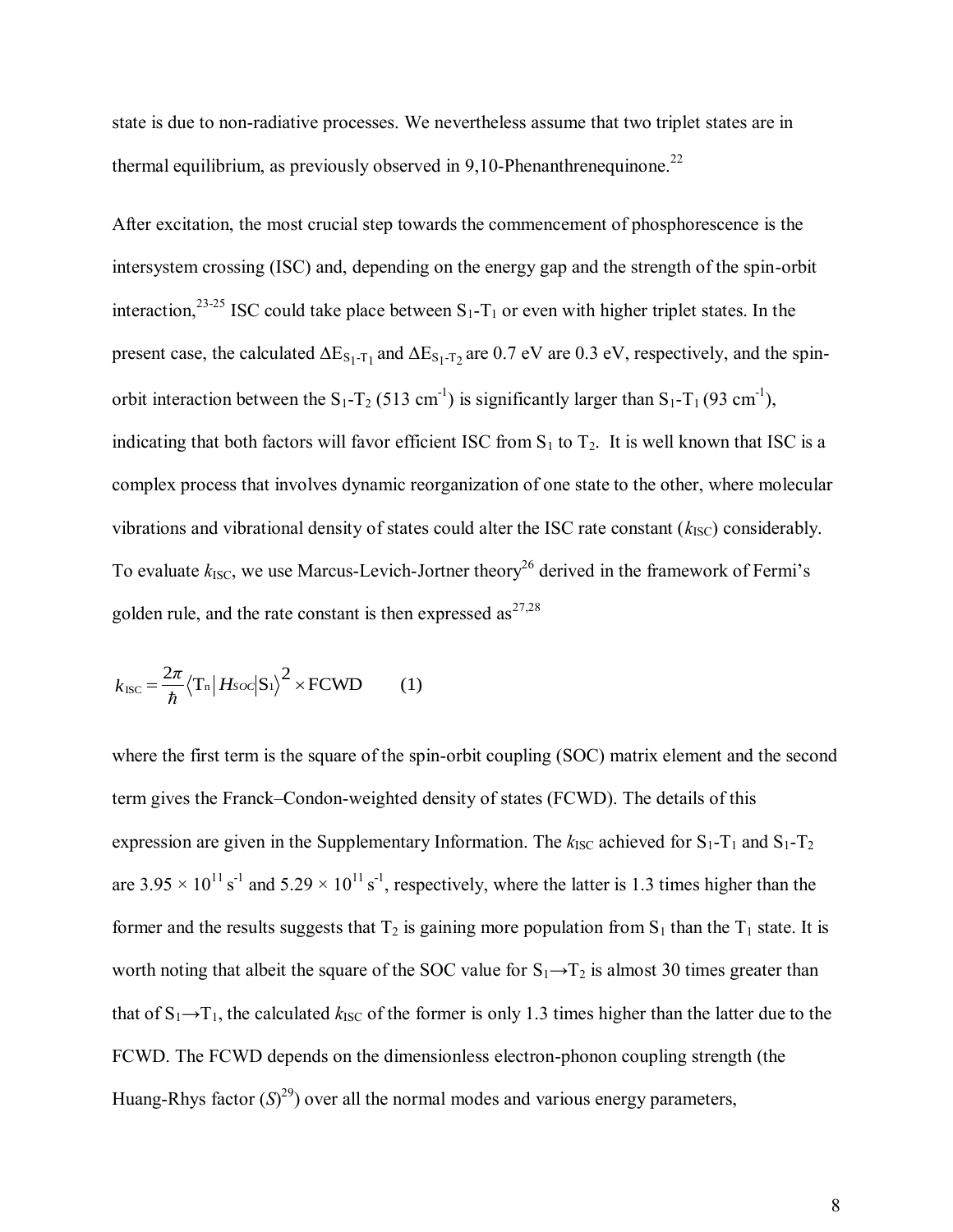reorganization energy, normal mode frequency and the energy difference between the states of interest, as can be seen from Eq S2 provided in the Supporting Information. Because the energy parameter displays an exponential decaying contribution to the FCWD, the contribution of the energy term of the FCWD to the  $S_1 \rightarrow T_2$  transition is only 1.6 times larger than for the  $S_1 \rightarrow T_1$  transition, giving a clear indication that the Huang-Rhys factor plays the decisive role in tuning the  $k_{\text{ISC}}$  values. The Huang-Rhys factor for the  $S_1 \rightarrow T_1$  and  $S_1 \rightarrow T_2$  transitions are 7.35 and 13.97, respectively, which matches well the corresponding 0-0 overlap values of  $1.29 \times 10^{-2}$  and  $3.98 \times 10^{-4}$ . Incorporating the Huang-Rhys factor in Eq S2 (Supporting Information) yields FCWD values of 0.300 eV<sup>-1</sup> and 0.014 eV<sup>-1</sup> for the  $S_1 \rightarrow T_1$  and  $S_1 \rightarrow T_2$  transitions, respectively, and the ratio of the FCWD of the former to the latter is almost 21, thus cancelling the difference in SOC which otherwise strongly favors the  $S_1 \rightarrow T_2$  transition.

Although the differences are small, the relatively faster ISC between  $S_1$ -T<sub>2</sub> compared to  $S_1$ -T<sub>1</sub> requires a more detailed analysis, and we have therefore inspected the nature of the frontier molecular orbitals of the relevant states as shown in Figure 3. Interestingly, the  $S_1 \rightarrow T_1$  transition is of  $1[d\pi$ -p $\pi]^* \to 3[d\pi$ -p $\pi]^*$  type, whereas the S<sub>1</sub> $\to$ T<sub>2</sub> transition involves  $1[d\pi$ -p $\pi]^* \to 3[d\pi$ -p $\pi$ nπ]\* orbitals due to charge transfer from the 5d orbital of iridium to the acac moiety. The population analysis suggests that the major d orbital contribution to the LUMO comes from the  $5d_{xz}$  orbital, whereas both the  $5d_{z}^{2}$  and  $5d_{x}^{2}$ , <sup>2</sup> have participated in the formation of LUMO+1. The small energy gap between the  $S_1$  and  $T_2$  states together with efficient spin orbit coupling will make  $k_{\text{ISC}}$  larger than that of  $S_1$  and  $T_1$ . Moreover, the presence of a larger non-bonded electron density at the oxygen atom in the LUMO +1 orbital will also lead to an enhancement of the SOC vis-à-vis efficient ISC between the  $S_1$  and  $T_2$  states.<sup>30</sup>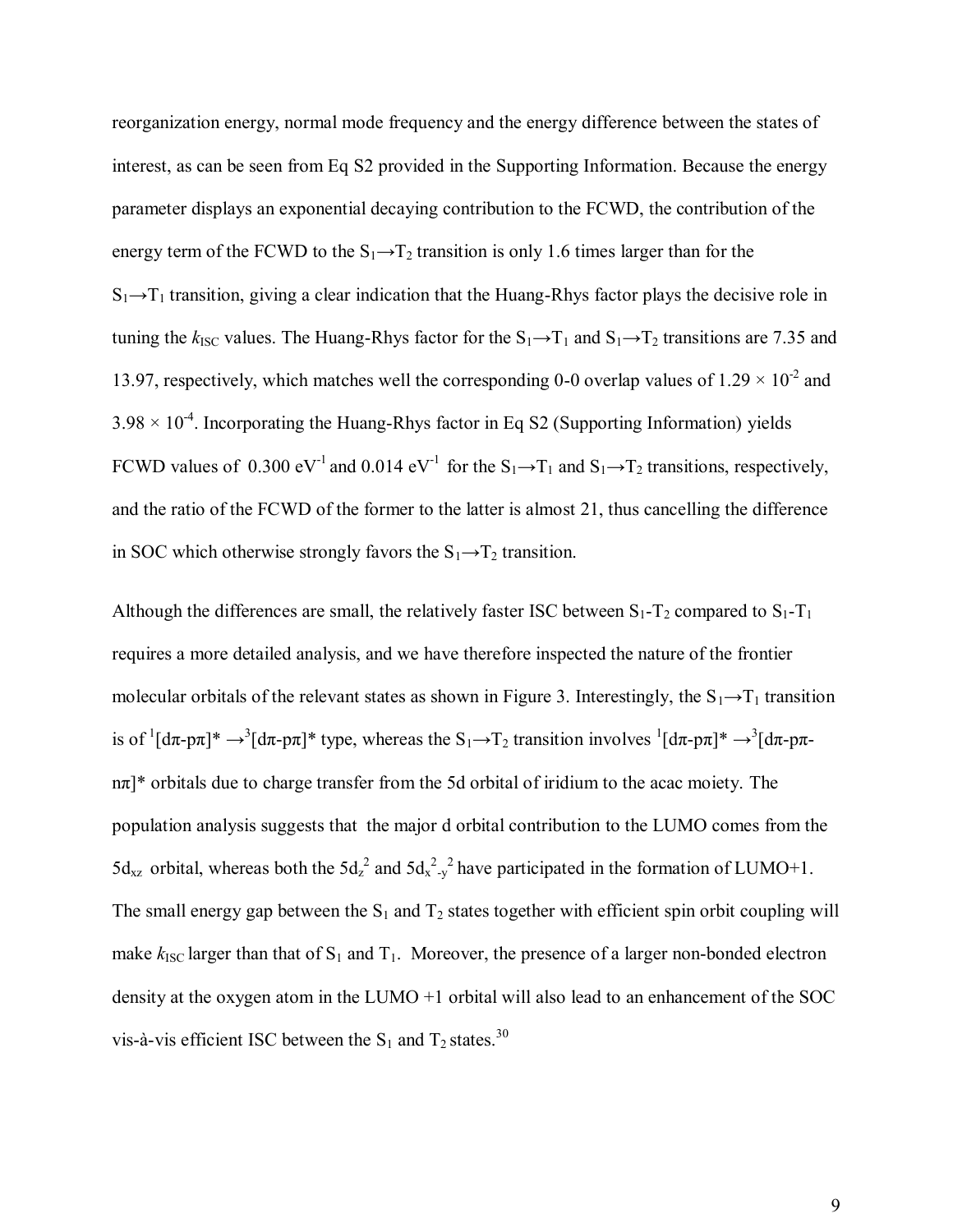

**Figure 3.**Schematic representation showing the TD-DFT calculated energy levels, frontier molecular orbitals (FMO's) (isovalue = 0.03) involved in the transitions to the singlet (S<sub>0</sub> and S<sub>1</sub>) and triplet (T<sub>1</sub> and T<sub>2</sub>) states of N966. The T<sub>1</sub>→S<sub>0</sub> and T<sub>2</sub>→S<sub>0</sub> transitions are assigned to LMCT  $[\pi_{\text{cml}}^* \rightarrow d]$  (cml refers to the cyclometallated ligand) and LMCT  $[\pi_{\text{acc}}^* \rightarrow d]$ , respectively.  $\Delta E_{S_1\rightarrow S_0} = 2.83$ eV,  $\Delta E_{T_1\rightarrow S_0} = 2.15$ eV and  $\Delta E_{T_2\rightarrow S_0} = 2.49$ eV.

To strengthen our arguments further, we have computed both the radiative and nonradiative lifetimes explicitly. The net lifetime is defined as  $\tau = (k_r + k_{nr})^{-1}$ , where  $k_r$  and  $k_{nr}$  are the radiative and nonradiative rate constants, respectively. For evaluating  $k_{r}$ , we have adopted the hightemperature limit approximation $31$  where all three sublevels of the triplet manifold participate equally in the phosphorescence process, and the relevant expression is given in the Supporting Information. In addition, the 0-0 FC overlap integrals are taken into account in the computation of the phosphorescence transition moments because vibronic coupling is of fundamental importance in this system. Moreover, using the refractive index of  $CH_2Cl_2$  as 1.424, the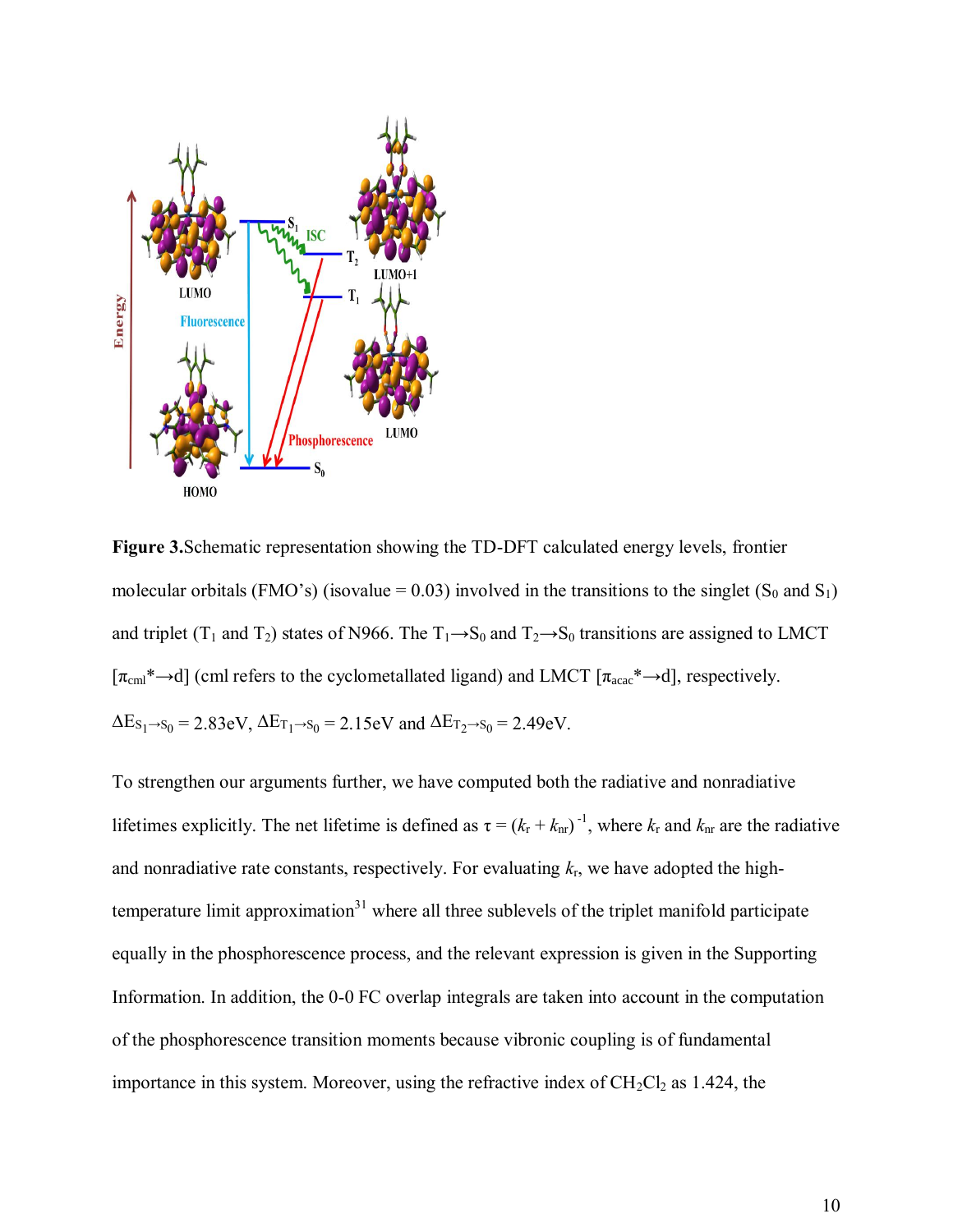Strickler-Berg correction<sup>32</sup> has also been applied to the FC-weighted rate constant. The rate constant calculated including all possible corrections, together with the radiative lifetime ( $\tau^{\text{rad}}$ ), are presented in Table 1.

**Table1.** Electronic transition, transition energy [E (eV)], rate constant for pure electronic transition  $[k_{elec} (s<sup>-1</sup>)]$ , FC weighted rate constant  $[k<sup>0-0</sup> (s<sup>-1</sup>)]$ , Strickler-Berg corrected rate constant  $[k^{0.0,SB} (s<sup>-1</sup>)]$ , radiative lifetime  $[\tau^{\text{rad}}(\mu s)]$  and the total computed lifetime  $[\tau^{\text{comp}}_n(\mu s)]$  of N966.

| $T_n \rightarrow S_0$ | Medium        | E     | $k_{\text{elec}}$    | $k^{0-0}$            | $k^{0.0,SB}$         | $\tau^{\text{rad}}$ | $\tau_n^{\text{comp}}$ |
|-----------------------|---------------|-------|----------------------|----------------------|----------------------|---------------------|------------------------|
| $n=1$                 | Gas-phase     | 2.149 | $2.29 \times 10^{4}$ | $4.58 \times 10^{2}$ |                      | 2182.69             | ~1.67                  |
|                       | Solvent-phase | 2.169 | $2.77 \times 10^4$   | $5.52 \times 10^{2}$ | $1.12 \times 10^3$   | 892.93              |                        |
| $n=2$                 | Gas-phase     | 2.523 | $9.11 \times 10^{4}$ | $2.30 \times 10^{4}$ |                      | 43.37               | $-3.32$                |
|                       | Solvent-phase | 2.547 | $1.00 \times 10^{5}$ | $2.54 \times 10^4$   | $5.16 \times 10^{4}$ | 19.37               |                        |

From Table 1, it is clear that the radiative lifetime from  $T_1$  is almost 1000 times longer than that observed experimentally, whereas the lifetime of the  $T_2$  state is only 10 times longer. In a recent work, Paul *et al.*<sup>33</sup> showed that inclusion of the FC factor alone fails to explain the vibronic phosphorescence lifetime of an organic dimer and it was further demonstrated that the displacement-induced vibronic phosphorescence transition moment arising from the Herzberg-Teller (HT) contribution<sup>34</sup> along the normal modes are responsible for the ultralong lifetime of this class of aggregated organic phosphors. The HT contribution listing all the 0-1 bands of selected normal modes and the corresponding method of calculation are provided in the Supporting Information. The  $k_r$  and  $\tau^{\text{rad}}$  obtained from the HT term are  $5.60 \times 10^2 \text{ s}^{-1}$  and  $\sim 1.78$ ms, respectively, for the  $T_1$  state, and in contradiction with the experimental results. We did not perform HT calculations on the  $T_2$  state because the vibronic feature of the  $T_2$  state is relatively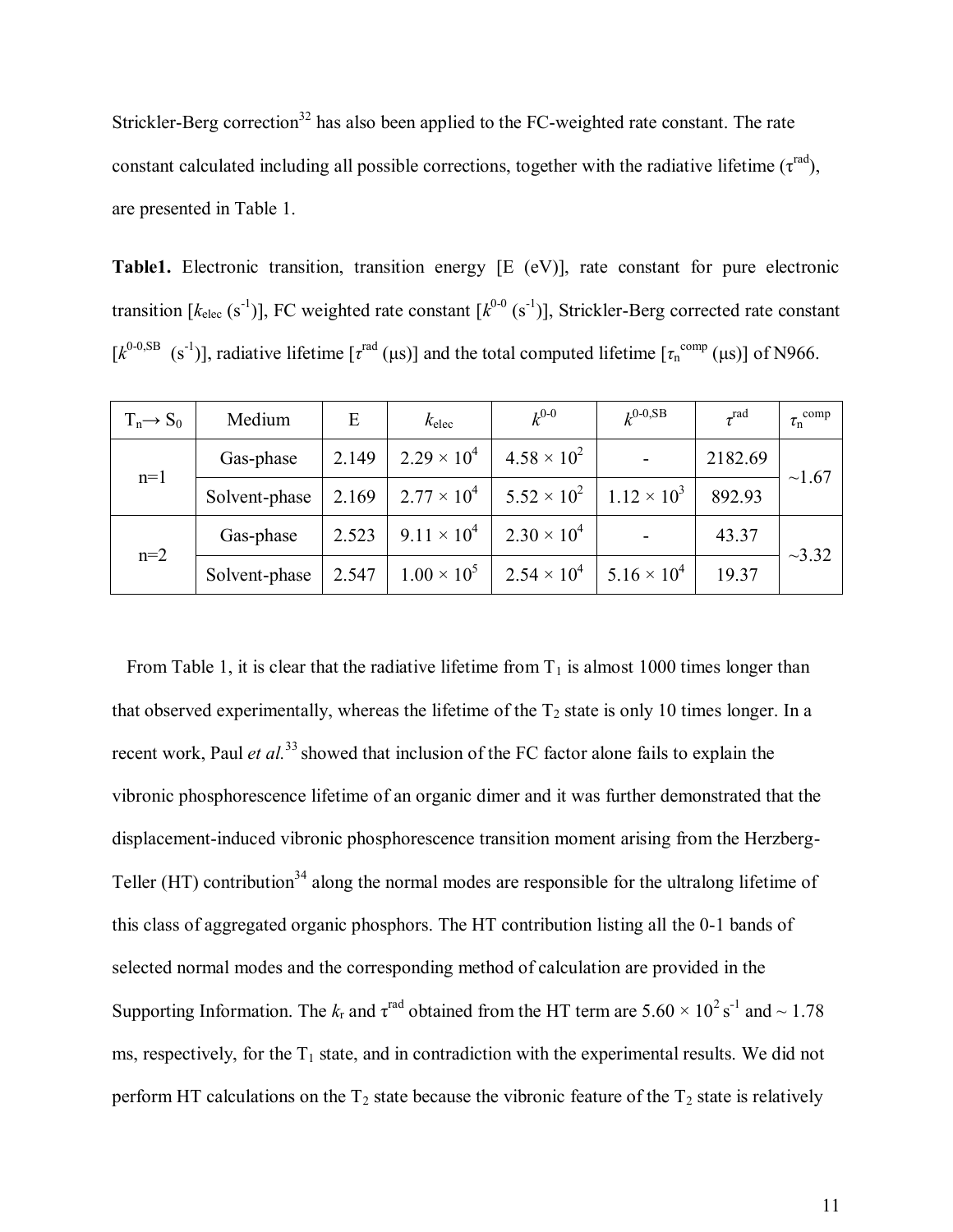weak. This makes it clear that  $k_{nr}$  is the dominant contribution to the lifetime of both states, and in particular for the  $T_1$  state, in agreement with the experimental report, suggesting very low photoluminescence quantum yield (PLQY=0.015), where PLQY =  $k_r / (k_r + k_{nr})$ . Within the limitations of the FC approximation in the non-adiabatic scheme, the  $k_{nr}$  of the  $T_n \rightarrow S_0$  transition is evaluated by the same expression as shown in Eq 1. As for  $k_r$ ,  $k_{nr}$  also involves the evaluation of SOC integrals, namely  $\langle T_n|H_{\text{SO}}|S_0\rangle$ , where we have used the full one- and two- electron Breit–Pauli SO operator as implemented in Dalton, $35,36$  whereas the FCWD was estimated following the approach used for  $k_{\text{ISC}}$ . The calculated nonradiative rate constant  $(k_{\text{nr}})$  for T<sub>1</sub> is 5.98  $\times$  10<sup>5</sup> s<sup>-1</sup>, 100-1000 times higher than that of  $k_r$ , leading to a net lifetime of ~ 1.67 µs as (see Table 1).  $k_{nr}$  for T<sub>2</sub> is 2.64  $\times$  10<sup>5</sup> s<sup>-1</sup>, and the corresponding net lifetime is  $\sim$  3.32 µs (Table 1). Due to thermal equilibrium, the lifetime of N966 would be the inverse of the Boltzmannaveraged total rate constant of the two lower-lying triplet states<sup>37</sup> and according to our calculation, the lifetime will be 2.21 μs, in good agreement with the experimental value of (1.96  $\pm$  0.1 μs).<sup>13</sup> The lifetime calculations thus lend support to our proposal that both the T<sub>1</sub> and T<sub>2</sub> states contribute to the net phosphorescence of N966.

In conclusion, we have established that a breakdown of Kasha's rule occurs in the phosphorescence of the complex N966, and this is the first observation of this kind for an organometallic phosphor material. We have demonstrated that vibronic phosphorescence from the  $T_1$  state gives spectral broadening in the green and red region, whereas electronic phosphorescence from the  $T_2$  state is the origin of the blue region of the spectrum. The significant involvement of  $T_2$  is supported by the more efficient intersystem crossing between the  $S_1$  and  $T_2$  states compared to that between  $S_1$  and  $T_1$ . Calculations of lifetimes involving both radiative and nonradiative processes also indicate that the experimental lifetime is due to the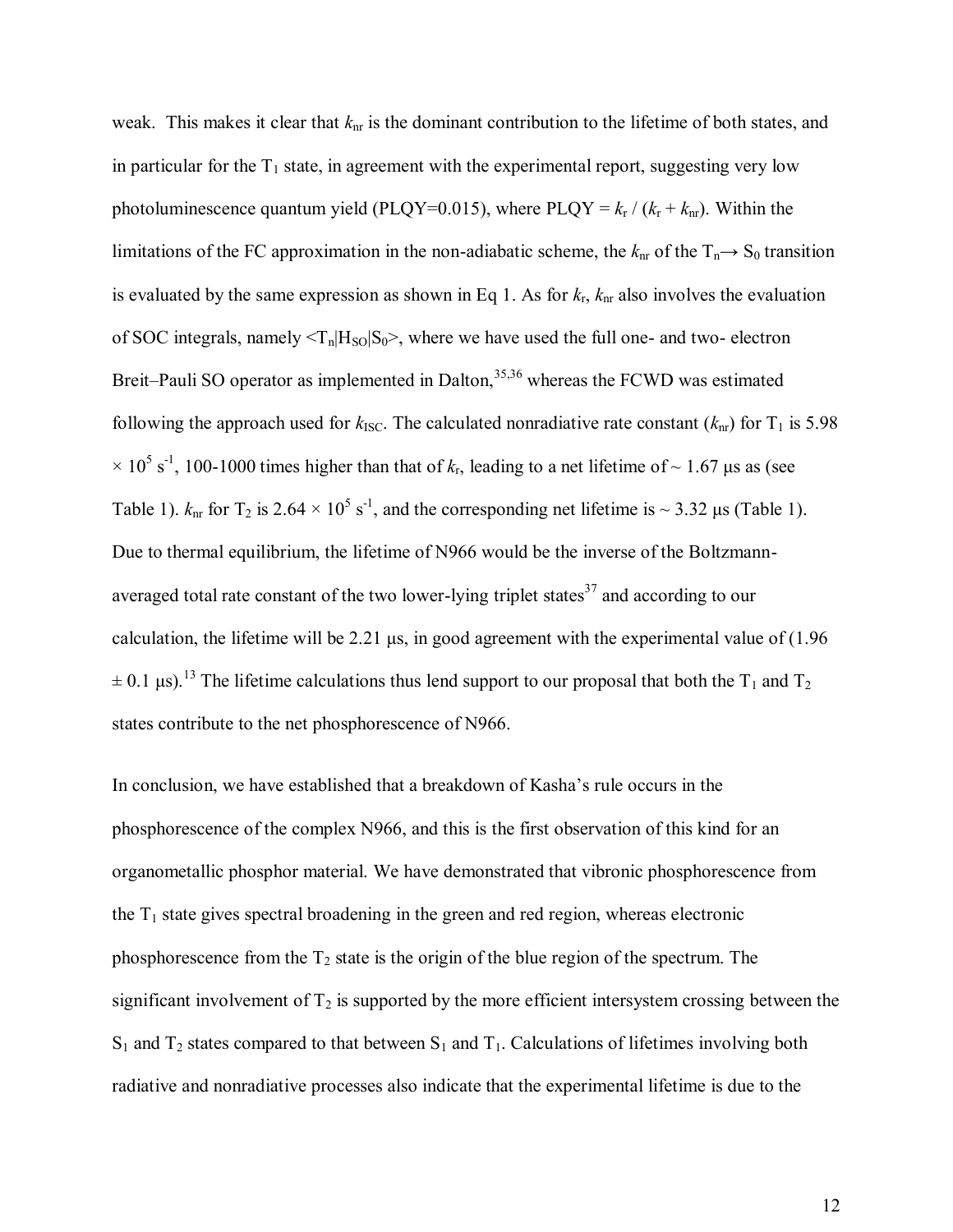Boltzmann averaged phosphorescence from both the  $T_1$  and  $T_2$  states. Finally, we think that our findings will motivate experimentalists to benchmark these calculated data by performing optically detected magnetic resonance experiment at 4.2 K.

### ASSOCIATED CONTENT

### **Supporting Information**.

The Supporting information is available free of charge.

(1) Computational details. (2) Co-ordinates of the optimized geometries of N966. (3) Structural parameters. (4) One photon absorption (OPA). (5) Calculation of Franck-Condon (FC) integrals. (6) Estimation of the rate constant for intersystem crossing (ISC)  $[k_{\text{ISC}}]$ . (7) Expression for the radiative rate constant (*k*r) for pure electronic transitions. (8) Herzberg-Teller (HT) contributions to  $k_r$  for  $S_0 \rightarrow T_1$  transitions. (PDF)

#### AUTHOR INFORMATION

#### **Notes**

The authors declare no competing financial interests.

#### ACKNOWLEDGMENT

L.P. thanks the Council of Scientific and Industrial Research (CSIR) for granting her the Senior Research Fellowship.

### REFERENCES

(1) Beer, M.; Longuet-Higgins, H. C. Anomalous Light Emission of Azulene. *J.Chem.Phys.***1955**, *23*, 1390-1391.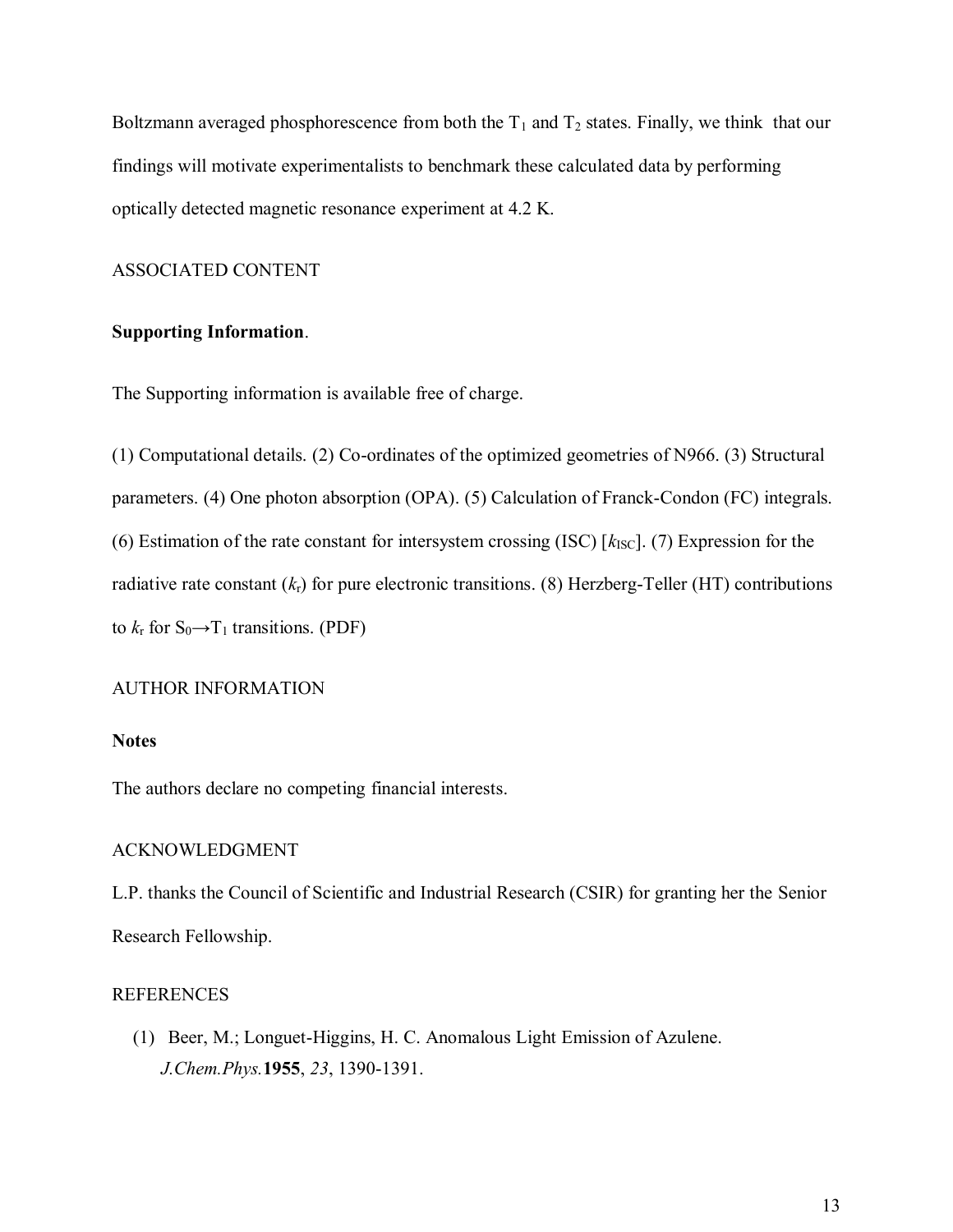- (2) Qian, H.; Cousins, M. E.; Horak, E. H.; Wakefield, A.; Liptak, M. D.; Aprahamian, I. Suppression of Kasha's Rule as a Mechanism for Fluorescent Molecular Rotors and Aggregation-Induced Emission. *Nat. Chem.* **2016**, *9*, 83-87.
- (3) Yushchenko, O.; Licari, G.; Mosquera-Vazquez, S.; Sakai, N.; Matile, S.; Vauthey, E.; Ultrafast Intersystem-Crossing Dynamics and Breakdown of the Kasha-Vavilov'sRule of Naphthalenediimides. *J. Phys. Chem. Lett.* **2015**, *6*, 2096-2100.
- (4) Choi, C. L.; Li, H.; Olson, A. C. K.; Jain, P. K.; Sivasankar, S.; Alivisatos, A. P. Spatially Indirect Emission in a Luminescent NanocrystalMolecule. *Nano Lett.* **2011**, *11*, 2358- 2362.
- (5) Brancato, G.; Signore, G.; Neyroz, P.; Polli, D.; Cerullo, G.; Abbandonato, G.; Nucara, L.; Barone, V.; Beltram, F.; Bizzarri. R. Dual Fluorescence Through Kasha's Rule Breaking: An Unconventional Photo Mechanism for Intracellular Probe Design. *J. Phys. Chem. B* **2015**, *119*, 6144-6154.
- (6) Yanagi, K.; Kataura, H. Breaking Kasha's Rule. *Nat. Photonics* **2010**, *4*, 200-20.
- (7) Itoh, T. Fluorescence and Phosphorescence from Higher Excited States of Organic Molecules. *Chem. Rev.* **2012**, *112*, 4541-4568.
- (8) Goodman, J.; Brus, L. E. Distant Intramolecular Interaction Between Identical Chromophores: The n-π\* Excited State of p-Benzoquinone. *J. Chem. Phys.* **1978**, *69*, 1604.
- (9) Itoh, T.; Hashimoto, R. J. Temperature Dependence of the Emission Spectra of p-Benzoquinone in a p-Dichlorobenzene Matrix. *J. Lumin.* **2012**, *132*, 236-239.
- (10) Itoh, T. Emission Spectrum of p-Benzoquinone in a Fluid Solution. *Spectrochim. Acta, A* **1984**, *40*, 387-389.
- (11) Khalil, O. S.; Goodman, L. J. Characterization of the Anomalous Phosphorescence of p-Chlorobenzaldehyde in Polycrystalline Methylcyclohexane at 4.2 K. *J. Am. Chem. Soc.* **1977**, *99*, 5924-5931.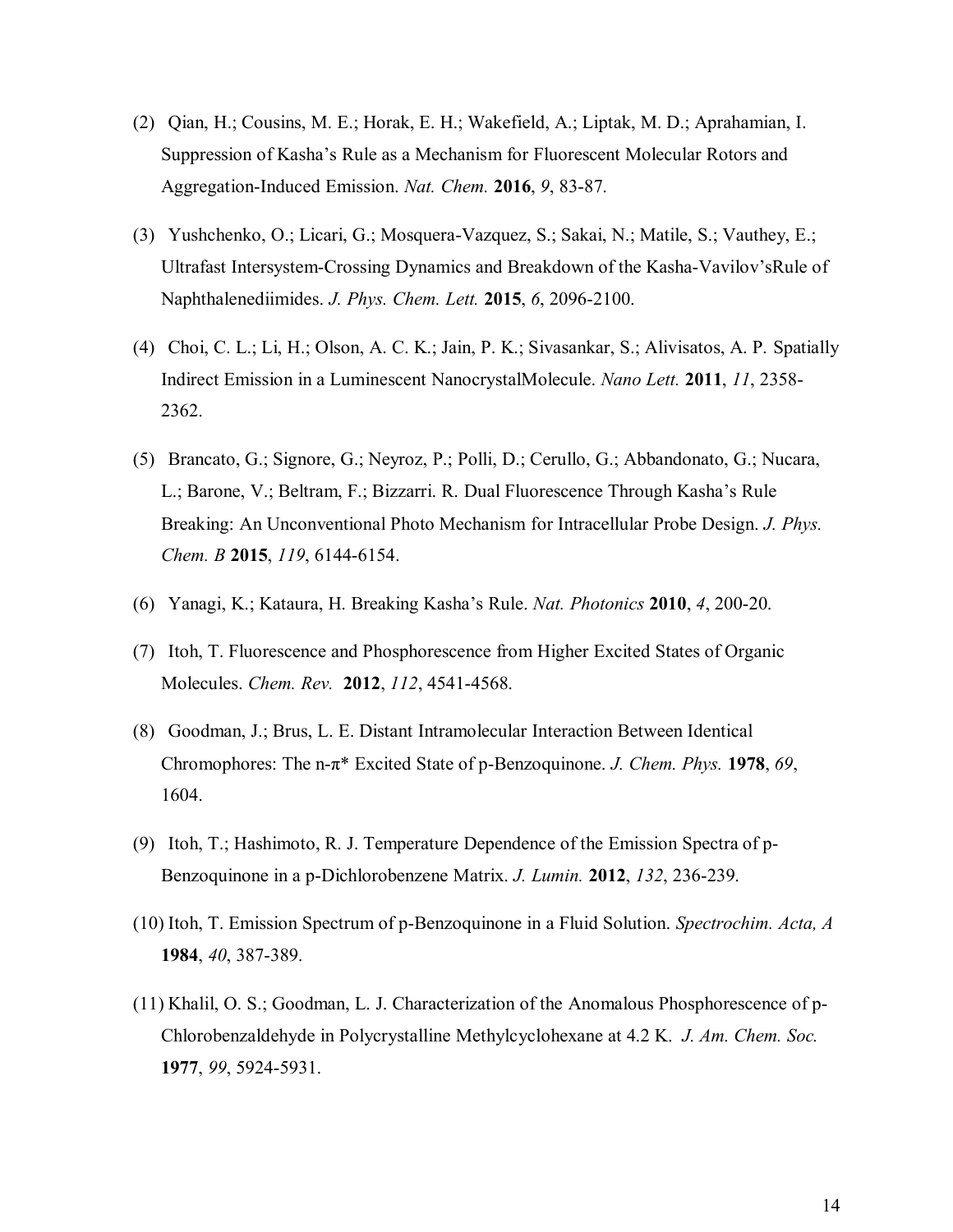- (12) Rice, J. H.; Galaup, J.-P.; Leach, S. Fluorescence and Phosphorescence Spectroscopy of C 70 in Toluene at 5 K: Site Dependent Low Lying Excited States. *Chem. Phys.* **2002**, *279*, 23-41.
- (13) Bolink, H. J.; Angelis, F. D.; Baranoff, E.; Klein, C.; Fantacci, S.; Coronado, E.; Sessolo, M.; Kalyansundaram, K.; Gratzel, M.; Nazeeruddin, M. K.White-Light Phosphorescence Emission from a Single Molecule: Application to OLED. *Chem. Commun.* **2009**, 4672- 4674.
- (14) Hettema, H.; Jensen, H. J.; Jørgensen, P.; Olsen, J. Quadratic Response Functions for a Multiconfigurational Self-Consistent Field Wave Functions. *J. Chem. Phys.* **1992**, *97*, 1174-1190.
- (15) Vahtras, O.; Ågren, H.; Jo/rgensen, P.; Jensen, H. J. A.; Helgaker, T.; Olsen, J. Multiconfigurational Quadratic Response Functions for Singlet and Triplet Perturbations: The Phosphorescence Lifetime of Formaldehyde. *J. Chem. Phys.* **1992**, *97*, 9178-9187.
- (16) Runge, E.; Gross, E. K. U. Density-Functional Theory for Time-Dependent Systems. *Phys. Rev. Lett.* **1984**, *52*, 997-1000.
- (17) Salek, P.; Vahtras, O.; Helgaker, T.; Ågren, H. Density-functional Theory of Linear and Nonlinear Time-Dependent Molecular Properties. *J. Chem. Phys.* **2002**, *117*, 9630-9645.
- (18) Furche, F.; Ahlrichs, R. Adiabatic Time-Dependent Density Functional Methods for Excited State Properties. *J. Chem. Phys.* **2002**, *117*, 7433-7447.
- (19) *GAUSSIAN 09*, revision D.01, Gaussian, Inc.: Wallingford, CT, 2009.
- (20) Kleinschmidt, M.; Wüllen, C. V.; Marian, C. M. Intersystem-Crossing and Phosphorescence Rates in fac-Ir<sup>III</sup>(ppy)<sub>3</sub>: A Theoretical Study Involving Multi-Reference Configuration Interaction Wavefunctions. *J. Chem. Phys.* **2015**, *142*, 94301-94316.
- (21) Marian, C. M. Spin-Orbit Coupling and Intersystem Crossing in Molecules. *WIREs Comput Mol Sci* **2012**, *2*, 187-203.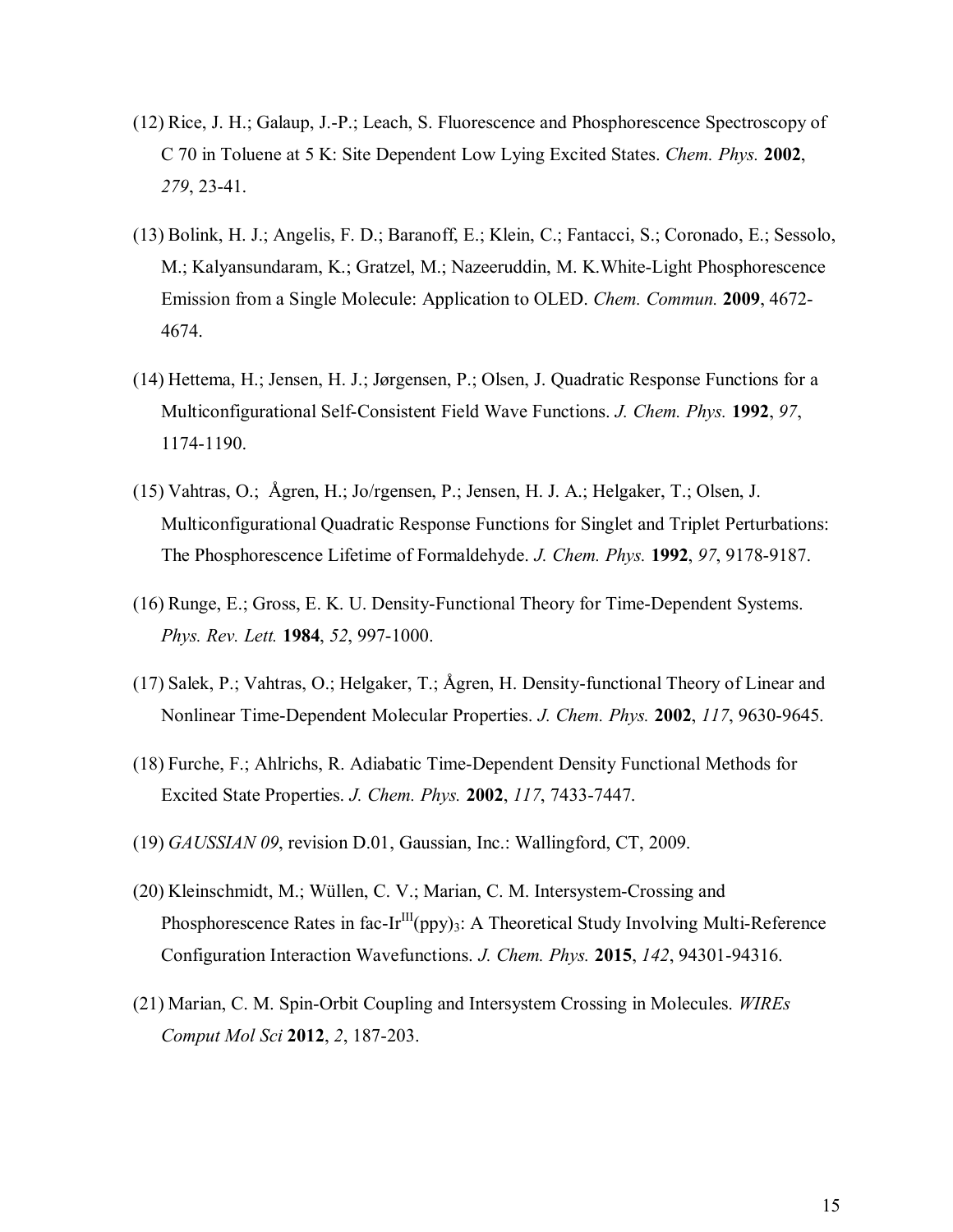- (22) Kumar, V. R.; Rajkumar, N.; Ariese. F.; Umapathy, S. Direct Observation of Thermal Equillibrium of Excited Triplet States of 9,10-Phenanthrenequinone. A Time-Resolved Resonance Raman Study. *J. Phys. Chem. A* **2015**, *119*, 10147-10157.
- (23) Baryshnikov, G.; Minaev, B.; Ågren, H. Theory and Calculation of the Phosphorescence Phenomenon. *Chem. Rev.* **2017**, *117*, 6500-6537.
- (24) Minaev, B.; Ågren, H.; Angelis, F. D. Theoretical Design of Phosphorescence Parameters for Organic Electro-Luminescence Devices Based on Iridium Complexes. *Chem. Phys.*  **2009**, *358*, 245-257.
- (25) Minaev, B.; Baryshnikov, G.; Ågren, H. Principles of Phosphorescent Organic Light Emitting Devices. *Phys. Chem. Chem. Phys.* **2014**, *16*, 1719-1758.
- (26) Brédas, J. L.; Beljonne, D.; Coropceanu, V.; Cornil, J. Charge-Transfer and Energy-Transfer Processes in Pi-Conjugated Oligomers and Polymers: A Molecular Picture. *Chem. Rev.* **2004**, *104*, 4971-5003.
- (27) Tong, G. S. M.; Chan, K. T.; Chang, X.; Che, C. Theoretical Studies on the Photophysical Properties of Luminescent Pinser Gold(III) Arylacetylide Complexes: The Role of π-Conjugation at the C-Deprotonated [C^N^C] Ligand. *Chem. Sci.* **2015**, *6*, 3026- 3037.
- (28) Schimdt, K. *et al.* Intersystem Crossing Processes in Nonplanar Aromatic Heterocyclic Molecules. *J. Phys. Chem. A* **2007**, *111*, 10490-10499.
- (29) Jong, M. D.; Seijo, L.; Meijerink, A.; Rabouw, F. T. Resolving the Ambiguity in the Relation between Stokes Shift and Huang-Rhys Parameter. *Phys. Chem. Chem. Phys.* **2015**, *17*, 6959-16969.
- (30) Li, E. Y.-T.; Jiang, T.-Y.; Chi, Y.; Chou, P.-T. Semi-Quantitative Assessment of the Intersystem Crossing Rate: An Extension of the El-Sayed Rule to the Emissive Transition Metal Complexes. *Phys. Chem. Chem. Phys.* **2014**, *16*, 26184-26192.